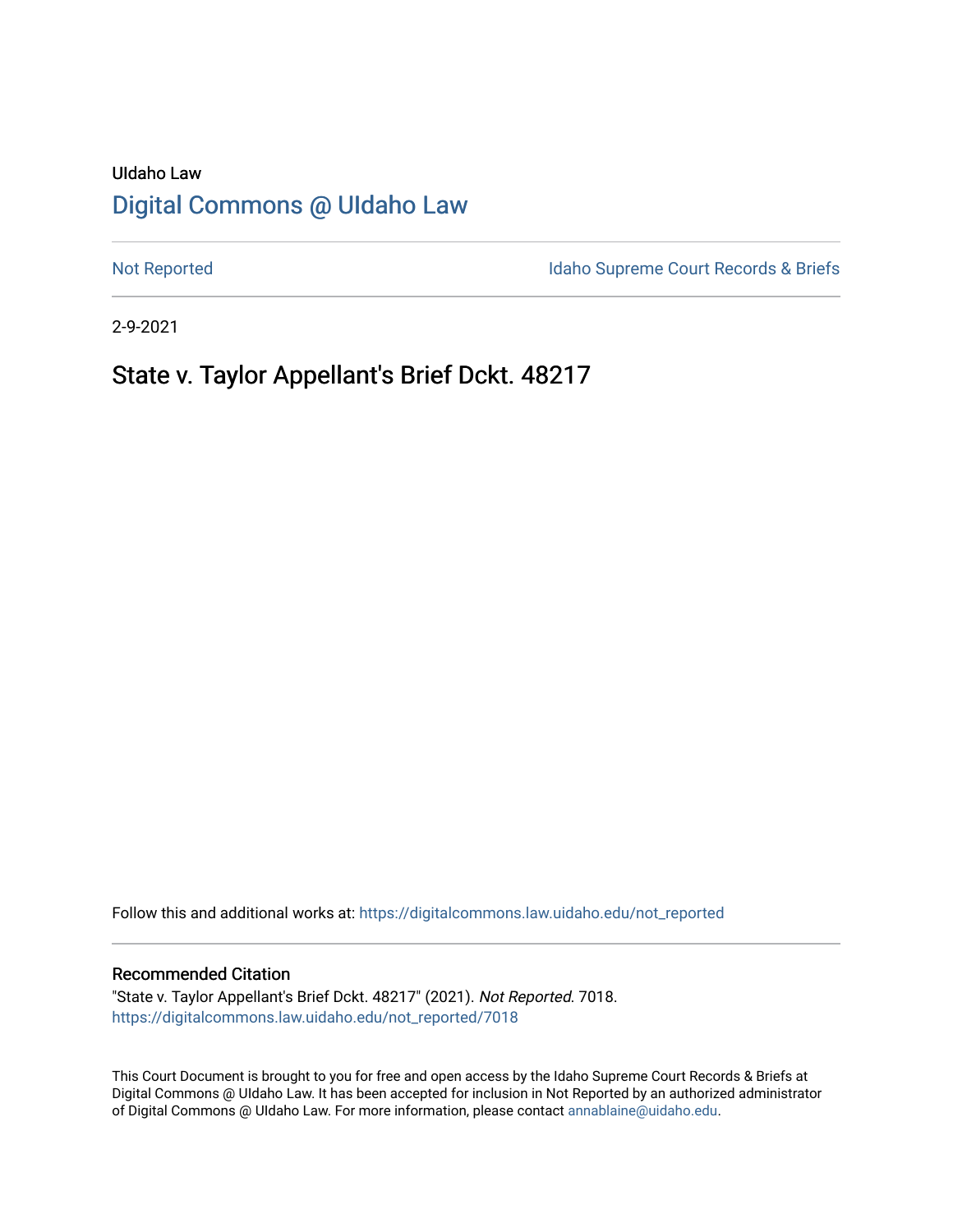Electronically Filed 2/9/2021 12:55 PM Idaho Supreme Court Melanie Gagnepain, Clerk of the Court By: Brad Thies, Deputy Clerk

ERIC D. FREDERICKSEN State Appellate Public Defender I.S.B. #6555

SALLY J. COOLEY Deputy State Appellate Public Defender I.S.B. #7353 322 E. Front Street, Suite 570 Boise, Idaho 83702 Phone: (208) 334-2712 Fax: (208) 334-2985 E-mail: documents@sapd.state.id.us

#### IN THE SUPREME COURT OF THE STATE OF IDAHO

| STATE OF IDAHO,       |                              |
|-----------------------|------------------------------|
| Plaintiff-Respondent, | NO. 48217-2020               |
| V.                    | ADA COUNTY NO. CR01-18-61164 |
| DANIEL SCOTT TAYLOR,  | <b>APPELLANT'S BRIEF</b>     |
| Defendant-Appellant.  |                              |
|                       |                              |

### STATEMENT OF THE CASE

### Nature of the Case

Pursuant to a plea agreement, Daniel Scott Taylor pled guilty to possession of methamphetamine and misdemeanor DUI. He received a unified sentence of six years, with two years fixed, and the court retained jurisdiction, then placed him on probation for five years. After a probation violation, the district court revoked Mr. Taylor's probation. On appeal, Mr. Taylor contends that the district court abused its discretion in revoking his probation.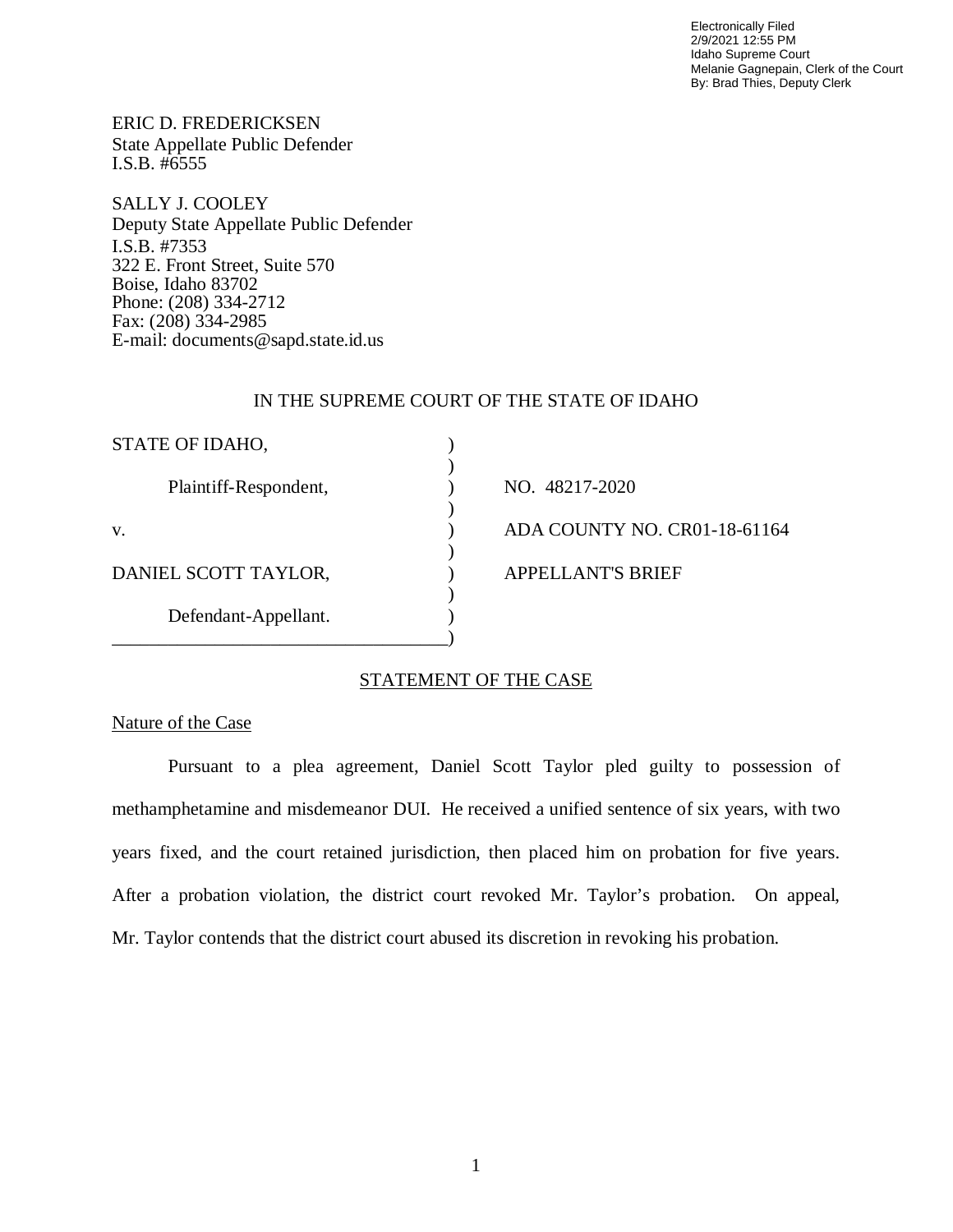#### Statement of the Facts & Course of Proceedings

In the evening on December 29, 2018, a reporting party notified law enforcement of a driver in a white Lincoln Town car who was swerving and had crossed into oncoming traffic. (Presentence Investigation Report (*hereinafter*, PSI),<sup>1</sup> [p](#page-2-0)p.7, 119.) Officers were unable to make contact with the calling party; however, after an area search, Daniel Taylor was located sleeping in the front seat of his vehicle, which matched the description provided by the reporting party. (PSI, p.7.) Upon making contact with Mr. Taylor, the officer observed him hiding something between the seats which was believed to be a baggie containing suspected methamphetamine. (PSI, p.7.) Mr. Taylor was unsteady on his feet and field sobriety tests were conducted, which Mr. Taylor did not pass. (PSI, pp.7-8.) When a breathalyzer examination was administered, Mr. Taylor's results were 0.00. (PSI, p.8.) Mr. Taylor consented to a blood draw, and the results indicated that Mr. Taylor had methamphetamine, amphetamine, and Lorazepam in his blood. (PSI, pp.8, 104, 109; R., p.31.) Mr. Taylor admitted to using methamphetamine and Suboxone[2](#page-2-1) earlier in the day. (PSI, p.8.)

Based on these facts, Mr. Taylor was charged with possession of methamphetamine and misdemeanor DUI. (R., pp.23-24.) Pursuant to a plea agreement, Mr. Taylor pled guilty as charged. (R., pp.35-47.) In exchange for the guilty plea, the State agreed to recommend a sentence of five years, with two years fixed, but that the district court suspend the sentence and place Mr. Taylor on probation. (R., pp.37, 43.) The district court sentenced Mr. Taylor to a unified sentence of six years, with two years fixed, for the drug charge, and 180 days, concurrent, for the misdemeanor DUI. (R., pp.70-74.) The court retained jurisdiction over

<span id="page-2-0"></span><sup>&</sup>lt;sup>1</sup> Appellant's use of the designation "PSI" includes the packet of documents grouped with the electronic copy of the PSI, and the page numbers cited shall refer to the corresponding page of the electronic file.

<span id="page-2-1"></span><sup>&</sup>lt;sup>2</sup> Suboxone was a medication prescribed to Mr. Taylor.  $(R., p.37; PSI, pp.135-36.)$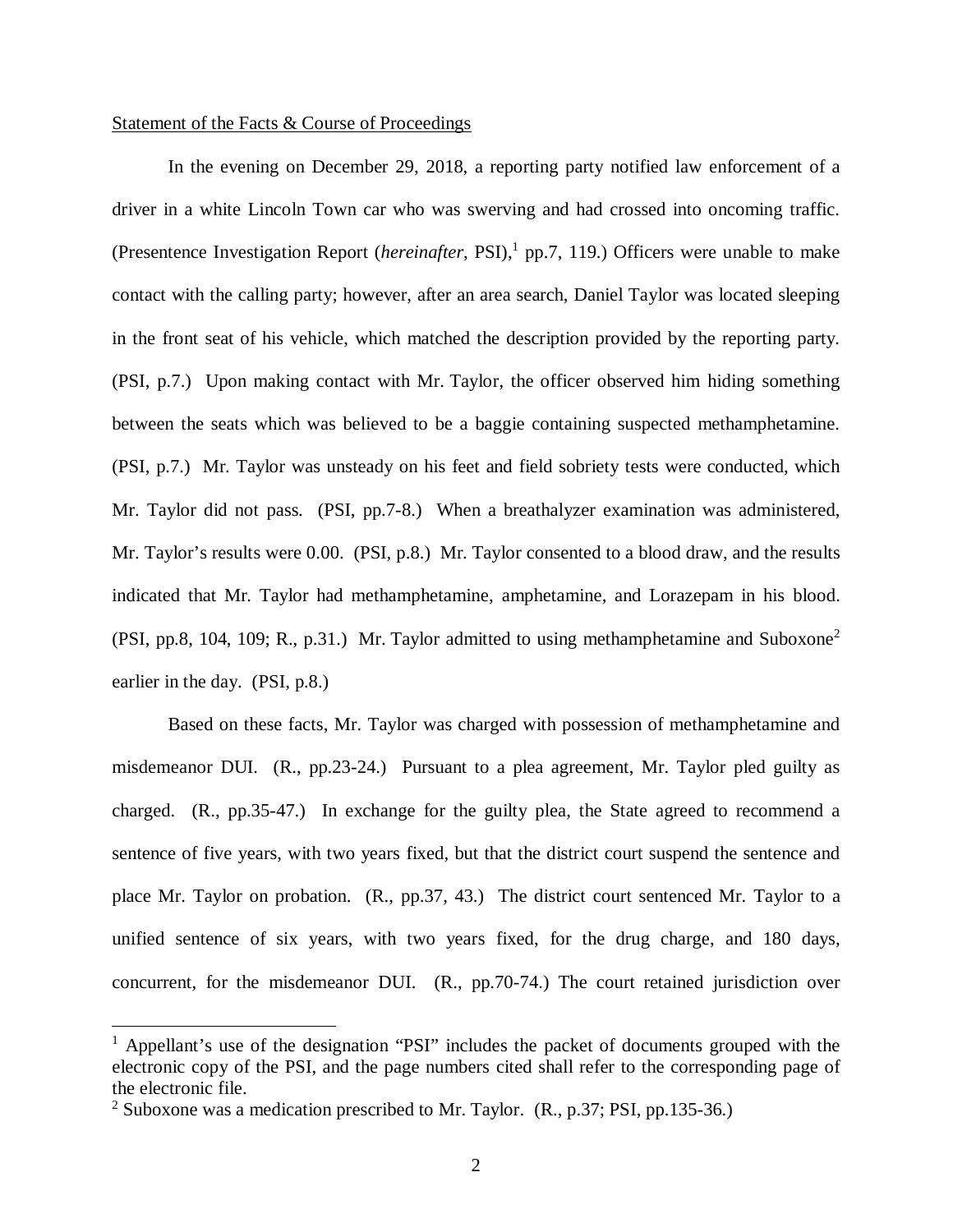Mr. Taylor. (R., p.71.) After a period of retained jurisdiction, the district court suspended the prison sentence and placed Mr. Taylor on probation for five years. (R., pp. 96-102.)

In 2020, the State filed a motion for probation violation. (R., pp.118-140.) Mr. Taylor was alleged to have violated his probation by failing to notify his supervising officer of multiple law enforcement contacts, failing to move into a sober living residence as instructed, failing to obtain permission from his supervising officer before leaving the district, consuming alcohol, using methamphetamine and marijuana, failing to successfully complete substance abuse treatment, operating a motor vehicle without a license, driving without an interlock device, failing to maintain full-time employment, failing to make himself available for supervision, and failing to pay fines, fees, and restitution. (R., pp.118-140.) Mr. Taylor was screened for admittance into Drug Court. (R., pp.141, 144-48.) Pursuant to a plea agreement, Mr. Taylor admitted to violating some of the terms and conditions of his probation. (6/19/20 Tr., p.7, L.17 p.8, L.6; p.11, L.5 – p.13, L.25; R., pp.142-43.) At the disposition hearing, the district court revoked Mr. Taylor's probation and gave him credit for [3](#page-3-0)72 days he had served.<sup>3</sup> (7/24/20 Tr., p.25, L.25 – p.13, L.3; R., pp.149-51.)

Mr. Taylor filed a Notice of Appeal timely from the Order Revoking Probation, Imposition of Sentence and Commitment. (R., pp.153-55.)

### ISSUE

Did the district court abuse its discretion by revoking Mr. Taylor's probation?

<span id="page-3-0"></span><sup>&</sup>lt;sup>3</sup> Mr. Taylor was found not appropriate for admittance to Drug Court, according to the district court. (7/24/20 Tr., p.16, Ls.16-17.)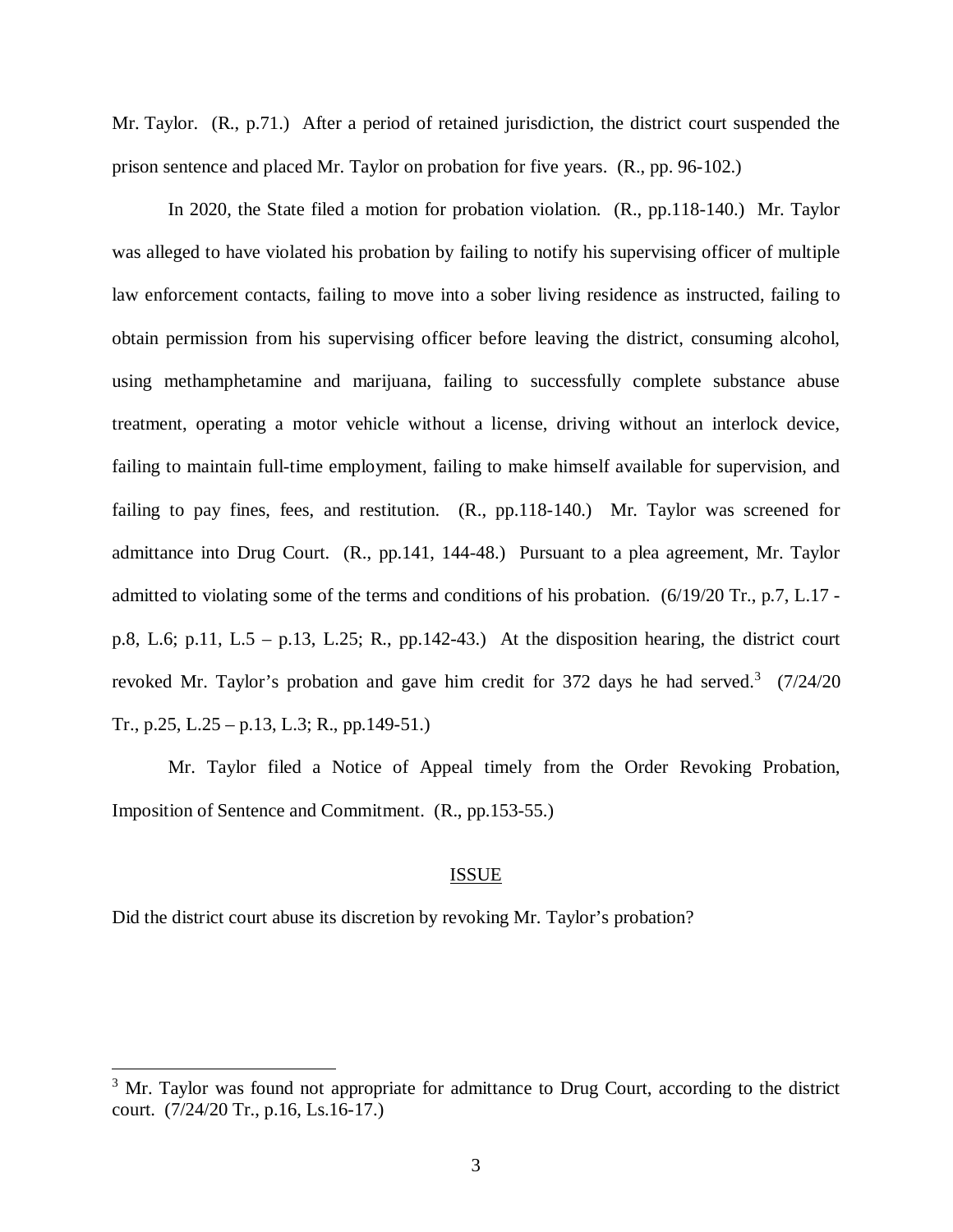#### ARGUMENT

#### The District Court Abused Its Discretion When It Revoked Mr. Taylor's Probation

Mr. Taylor asserts that the district court abused its discretion when it revoked his probation and executed his original sentence of six years, with two years fixed. He asserts that his probation violations did not justify revoking probation, especially in light of the goals of rehabilitation and the fact that the protection of society could be best served by his continued supervision under the probation department.

There are generally two questions that must be determined by the district court in addressing allegations of probation violations: first, the court must determine whether the defendant actually violated the terms and conditions of his probation; and second, if a violation of probation has been found, the trial court must then decide the appropriate remedy for the violation. *State v. Sanchez*, 149 Idaho 102, 105 (2009). "The determination of whether a probation violation has been established is separate from the decision of what consequence, if any, to impose for the violation." *Id*. (quoting *State v. Thompson*, 140 Idaho 796, 799 (2004)). Once a probation violation has been found, the district court must determine whether it is of such seriousness as to warrant revoking probation. *State v. Chavez*, 134 Idaho 308, 312 (Ct. App. 2000). However, probation may not be revoked arbitrarily. *State v. Adams*, 115 Idaho 1053, 1055 (Ct. App. 1989). The district court must decide whether probation is achieving the goal of rehabilitation and whether probation is consistent with the protection of society. *State v. Leach,* 135 Idaho 525, 529 (Ct. App. 2001). If a knowing and intentional probation violation has been proved, a district court's decision to revoke probation will be reviewed for an abuse of discretion. I.C. § 20-222; *Leach*, 135 Idaho at 529.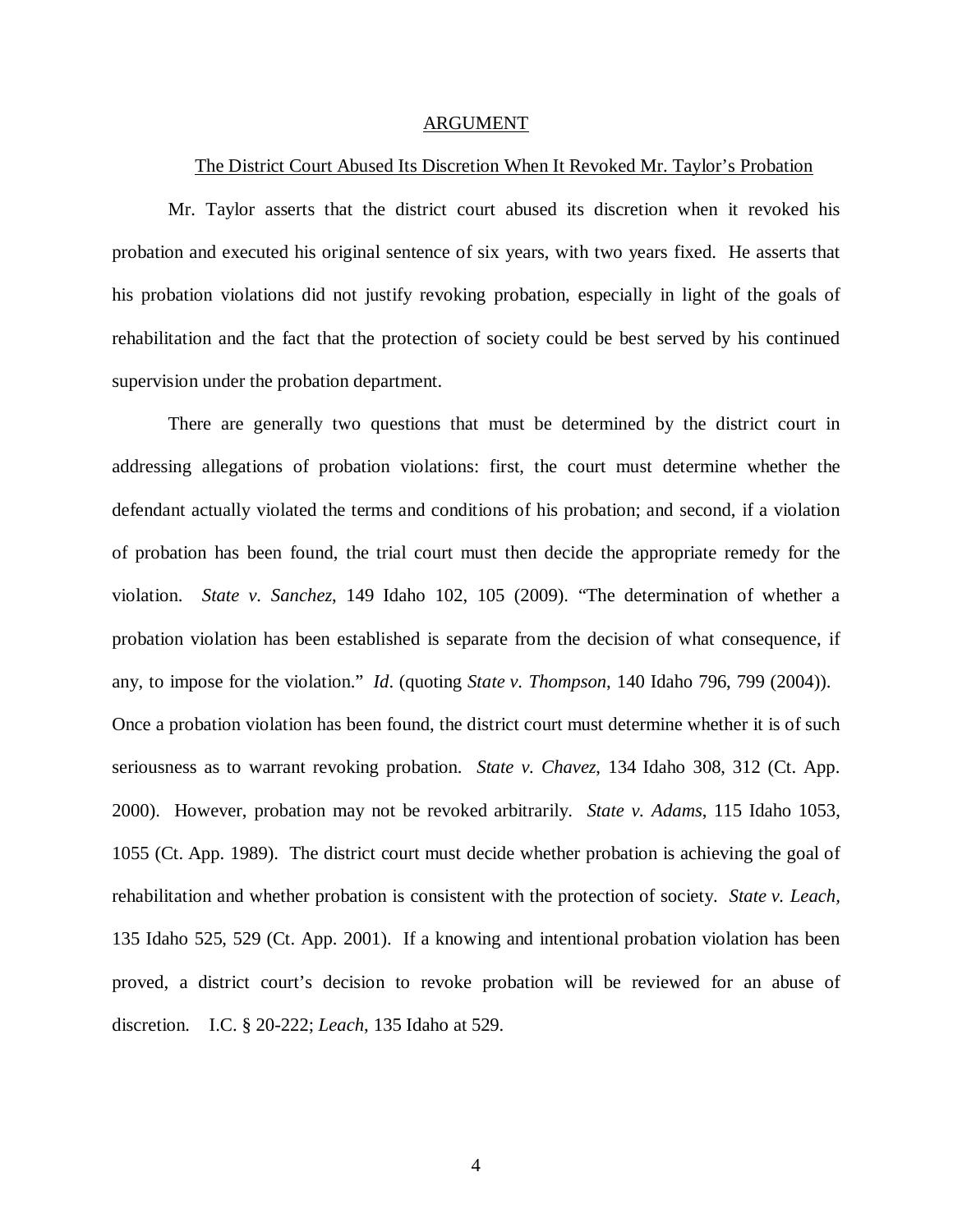In reviewing a trial court's decision for an abuse of discretion, the relevant inquiry regards four factors:

Whether the trial court: (1) correctly perceived the issue as one of discretion; (2) acted within the outer boundaries of its discretion; (3) acted consistently with the legal standards applicable to the specific choices available to it; and (4) reached its decision by the exercise of reason.

#### *Lunneborg v. My Fun Life*, 163 Idaho 856, 863 (2018).

Only if the trial court determines that alternatives to imprisonment are not adequate in a particular situation to meet the state's legitimate interest in punishment, deterrence, or the protection of society, may the court imprison a probationer who has made sufficient, genuine efforts to obey the terms of the probation order. *State v. Lafferty,* 125 Idaho 378, 382 (Ct. App. 1994)*.* Mr. Taylor asserts that the district court abused its discretion by failing to reach its decision to revoke his probation by the exercise of reason.

Here, Mr. Taylor performed very well in custody, but when he was released from the rider programming, he did not have a 30-day supply of his mental health medication, Lithium.<sup>[4](#page-5-0)</sup> (7/24/20 Tr., p.19, Ls.6-18; PSI, p.135.) His release coincided with the rise of Covid-19 in the community, which resulted in businesses being shut down, including the business that processes Medicaid.  $(7/24/20 \text{ Tr.}, p.19, L.16 - p.20, L.1.)$  This led to Mr. Taylor's inability to obtain his prescribed mental health medication, which, when combined with personal challenges such marital difficulties, overwhelmed Mr. Taylor. (7/24/20 Tr., p.20, Ls.2-15.) Further, due to the Covid-19 pandemic, Mr. Taylor's support system, Narcotics Anonymous (NA), could not meet in person.<sup>[5](#page-5-1)</sup> (7/24/20 Tr., p.22, Ls.17-21; PSI, pp.141-42.) As a result of his loss of this source of

<span id="page-5-0"></span> $4$  Mr. Taylor has been diagnosed with Bipolar Disorder. (PSI, pp. 134, 136; R., p. 37.)

<span id="page-5-1"></span><sup>&</sup>lt;sup>5</sup> Mr. Taylor also has Chronic Obstructive Pulmonary Disease (COPD), thus he is at risk of serious complications should he contract Covid-19 while incarcerated. (7/24/20 Tr., p.23, Ls.6-9; PSI, pp.134, 136.)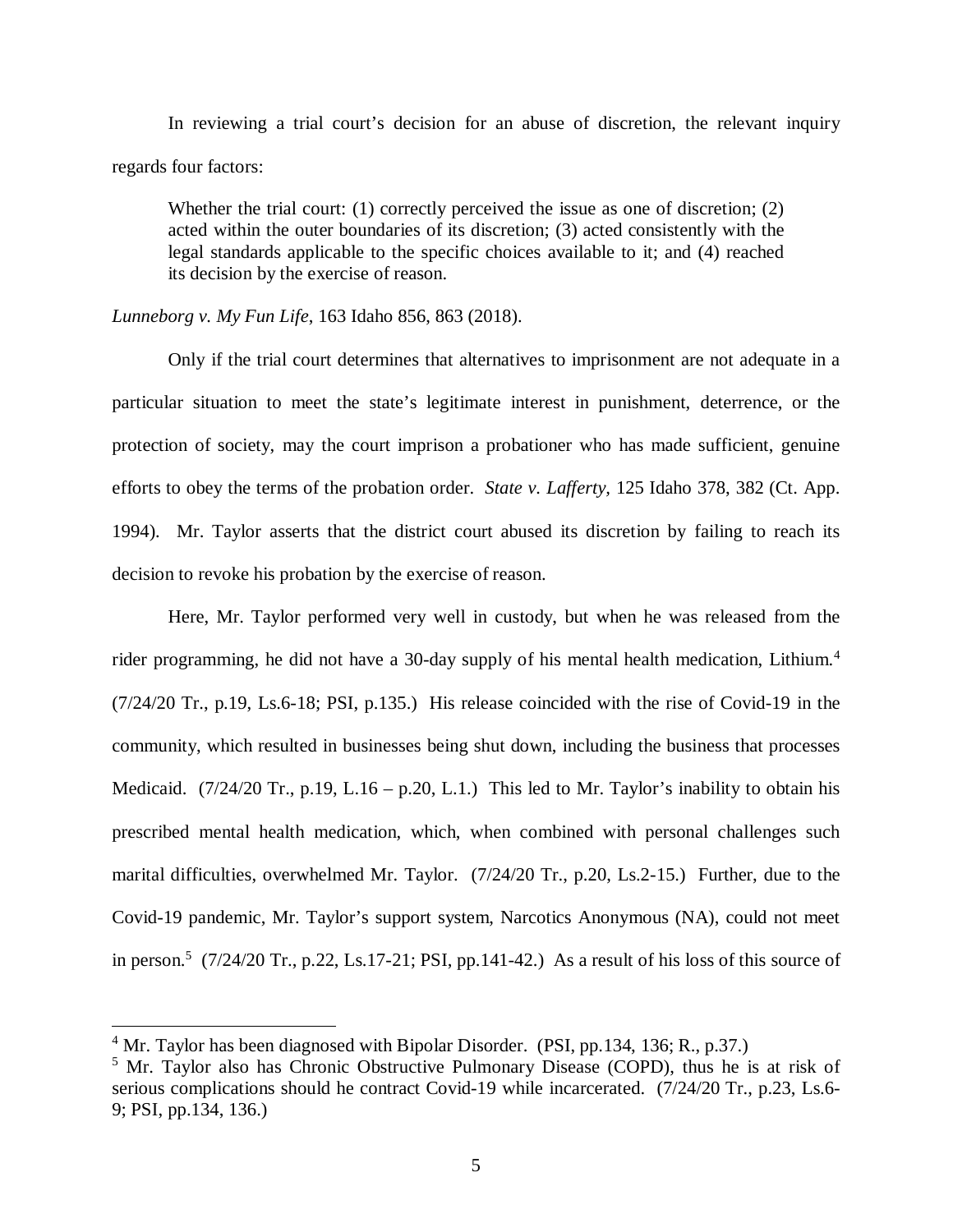support and his unmedicated condition, he became manic and self-medicated using illegal substances. (7/24/20 Tr., p.20, Ls.2-15.) However, Mr. Taylor can be rehabilitated and be a productive member of society. Mr. Taylor asserts that the district court abused its discretion in finding that his probation violations justified revocation in light of his past successes on probation and his rehabilitative potential. (7/24/20 Tr., p.22, Ls.12-16.)

One factor supporting Mr. Taylor's rehabilitative potential is the fact that he has strong support in the community. (7/24/20 Tr., p.21, Ls.2-12.) Ms. Kristen Johnson, who was present for Mr. Taylor's disposition hearing, wants to do whatever she can to help Mr. Taylor succeed. (7/24/20 Tr., p.21, Ls.2-7.) She sees Mr. Taylor's potential and has hope for his future. (7/24/20 Tr., p.21, Ls.7-12.) Further, Mr. Taylor now knows what it takes to succeed on probation. He has plans to reconnect with his treatment provider to continue his classes. (7/24/20 Tr., p.21, Ls.18-22.) While on probation, Mr. Taylor was participating in treatment classes over Zoom, but his telephone stopped working and he did not have any way to resume the classes. (7/24/20) Tr., p.20, Ls.3-9.) Mr. Taylor has Medicaid now, and so he can obtain the correct mental health medications upon his release. (7/24/20 Tr., p.21, Ls.22-25.)

In light of all of the mitigating evidence presented to the district court that demonstrates Mr. Taylor's significant rehabilitative potential, the district court abused its discretion when revoked Mr. Taylor's probation.